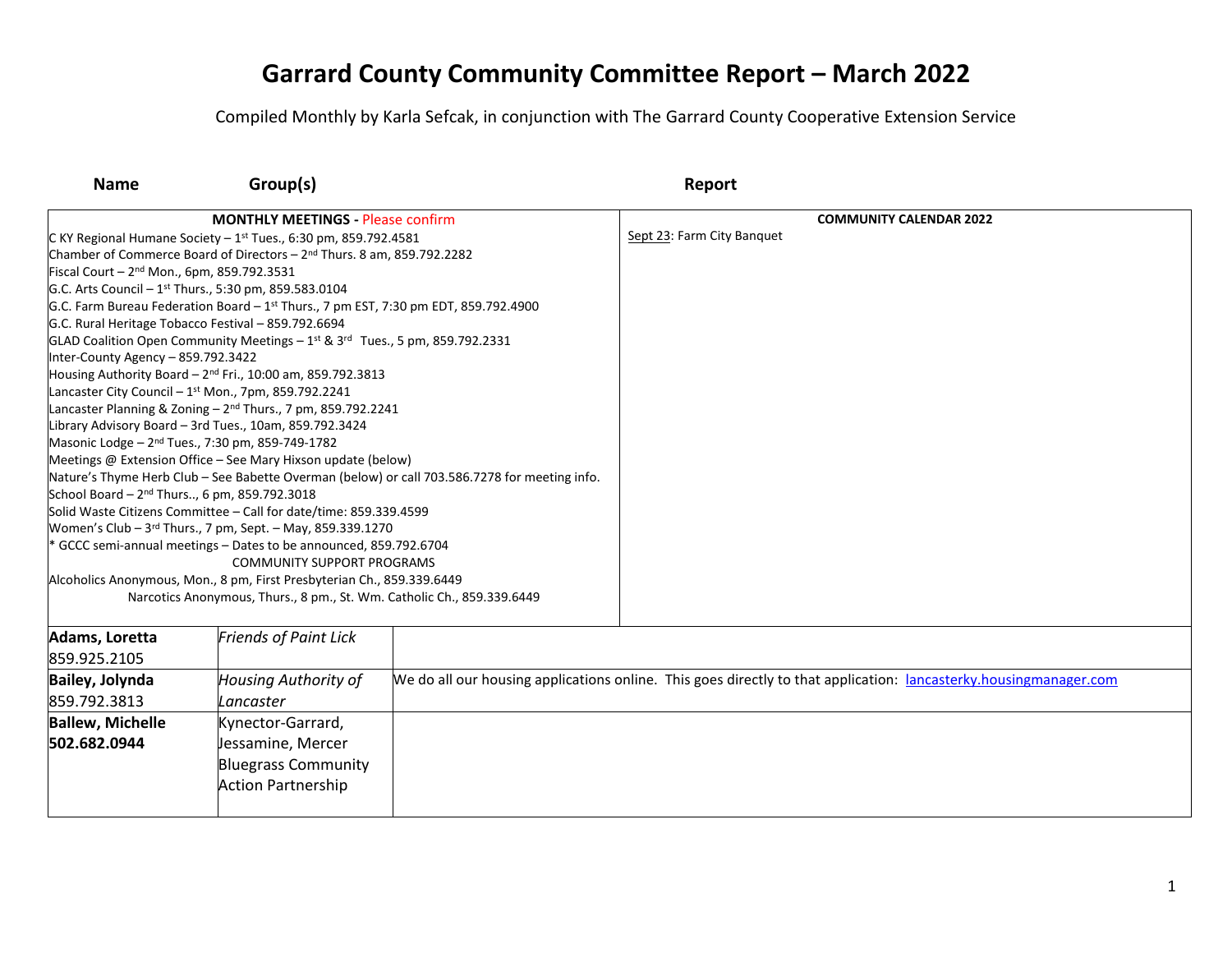| <b>Name</b>                     | Group(s)                       | Report                                                                                                                       |
|---------------------------------|--------------------------------|------------------------------------------------------------------------------------------------------------------------------|
| <b>Bradford, Matt &amp; Jen</b> | Venue at Pleasant              |                                                                                                                              |
| 859.221.4975                    | <b>Retreat Governor Owsley</b> |                                                                                                                              |
|                                 | Home/Bradford BBQ              |                                                                                                                              |
| Cash, Scott & Angie             | <b>Garrard County</b>          |                                                                                                                              |
| 859.401.0656                    | <b>Food Pantry</b>             |                                                                                                                              |
| 859.339.0615                    |                                |                                                                                                                              |
| Chavez, Regina                  | Central Kentucky               |                                                                                                                              |
| 859.492.7126                    | Pageants                       |                                                                                                                              |
| Comley, Eric                    | <b>Extension Agent</b>         |                                                                                                                              |
| 859.792.3026                    | 4-H Youth Dev.                 |                                                                                                                              |
| Crowe, Kathy                    | <b>Garrard County Adult</b>    | Garrard Senior Center is open Monday, Wednesday and Friday for senior meals and activities. Must call 24 hours in advance if |
| 859.792.3147                    | Day/Senior Center              | they want a meal. We are offering transportation on every other Tuesday and Thursdays for Doctors appointments, grocery      |
|                                 |                                | and errands they need to call for schedule. We are also in need of a volunteer to help with meal run on Monday, Wednesday,   |
|                                 |                                | and Friday.                                                                                                                  |
| Dailey, Kim                     | <b>Family Resource Center</b>  |                                                                                                                              |
| 859.792.4756                    | for Camp Dick Robinson         |                                                                                                                              |
|                                 | Elementary School &            |                                                                                                                              |
|                                 | <b>Paint Lick Elementary</b>   |                                                                                                                              |
|                                 | School                         |                                                                                                                              |
| Dailey, McKinley                | <b>Lancaster Grand Theater</b> |                                                                                                                              |
| 859.339.9465                    | Official home location         |                                                                                                                              |
| theater                         | for the Kentucky Motion        |                                                                                                                              |
| 859.792.1702                    | Picture & Television Hall      |                                                                                                                              |
|                                 | of Fame                        |                                                                                                                              |
| Denney, Michael                 | <b>Backpack Program</b>        |                                                                                                                              |
| 859.339.4201                    | (Manna Ministry)/              |                                                                                                                              |
|                                 | <b>Garrard County</b>          |                                                                                                                              |
|                                 | <b>Ministerial Association</b> |                                                                                                                              |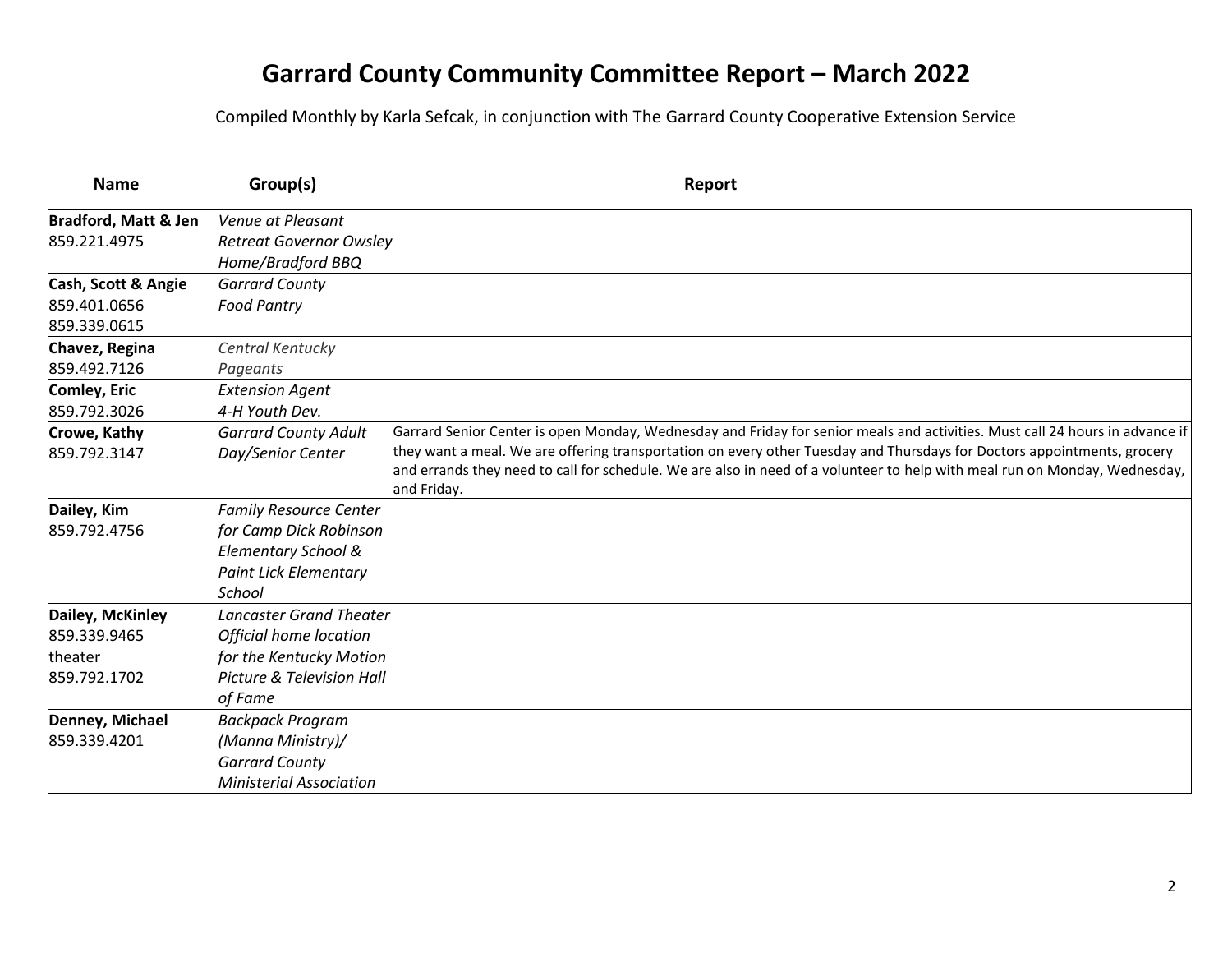| <b>Name</b>         | Group(s)                      | Report                                                                                                          |
|---------------------|-------------------------------|-----------------------------------------------------------------------------------------------------------------|
| East, David         | <b>Garrard County</b>         | Follow our Facebook page www.facebook.com/garrardcountyemacsepp/ for important weather updates and our webpage, |
| 859.304.0016        | Emergency                     | www.garrardema.com                                                                                              |
|                     | Management                    | NEW WEBSITE - EMERGENCY MANAGEMENT AGENCY & CSEPP, as of 2021                                                   |
|                     | (EMA)/Chemical                |                                                                                                                 |
|                     | Stockpile Emergency           |                                                                                                                 |
|                     | Preparedness Program          |                                                                                                                 |
|                     | (CSEPP)                       |                                                                                                                 |
| Feldman, Vickie     | Community                     |                                                                                                                 |
| 859.583.4545        | Representative                |                                                                                                                 |
| Grasham, Kalem      | <b>Garrard County Schools</b> |                                                                                                                 |
| 859.792.3018        |                               |                                                                                                                 |
| <b>Hixson, Mary</b> | <b>Garrard County</b>         |                                                                                                                 |
| 859.792.3026        | Cooperative Extension         |                                                                                                                 |
| Hurte, Mark         | Central KY Regional           |                                                                                                                 |
| 859.979.2460        | Humane Society - No Kill      |                                                                                                                 |
|                     | Central Kentucky              |                                                                                                                 |
|                     | (CKYRHS) C.A.R.E. S           |                                                                                                                 |
| Johnson, Tiffany    | Haven Care Center             | Free Ultrasound Event March 15 <sup>th</sup> and 16 <sup>th</sup> .                                             |
| 859.236.9282        | (Formerly Pregnancy           |                                                                                                                 |
|                     | Resource Center)              |                                                                                                                 |
| Land, David         | <b>Garrard County</b>         |                                                                                                                 |
| 859.792.2955        | Industrial Development        |                                                                                                                 |
|                     | Authority (IDA)               |                                                                                                                 |
| Leibundguth, Rose   | <b>Rose Ministries</b>        |                                                                                                                 |
| 859.548.2762        |                               |                                                                                                                 |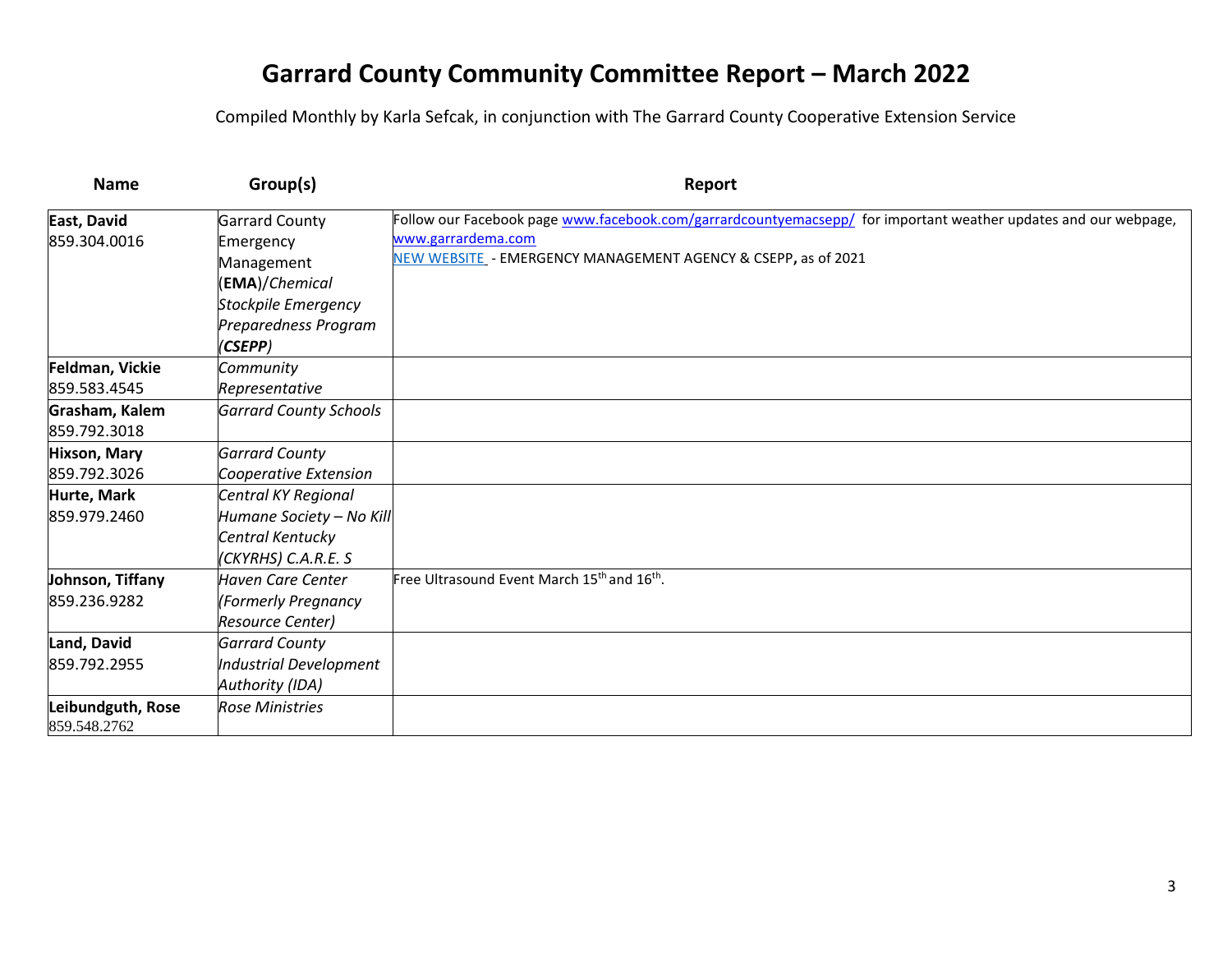| <b>Name</b>            | Group(s)                        | Report                                                                                                      |
|------------------------|---------------------------------|-------------------------------------------------------------------------------------------------------------|
| McClellan, Mike        | (Adult Education)               | ALL CLASSES AND TESTS, INCLUDING GED TESTS, ARE FREE.                                                       |
| 859-792-8666           | <b>Garrard County Skills U</b>  | Garrard Skills U is open 9:00-5:00 Monday through Friday.                                                   |
| 859.622.7110           |                                 | We are located on the public square in the EKU Lancaster Center building.                                   |
|                        |                                 | We offer both in-person and virtual GED classes.                                                            |
|                        |                                 | Numerous online and printed study-at-home resources are available.                                          |
|                        |                                 | GED testing is available at our center on Wednesdays from 10:00-2:00.<br>We also offer at-home GED testing. |
|                        |                                 | Check out our Facebook page: https://www.facebook.com/educationforadults                                    |
|                        |                                 |                                                                                                             |
| McWilliams, Laura      | <b>Garrard County Public</b>    |                                                                                                             |
| 859.792.3424           | Library                         |                                                                                                             |
| <b>Metcalf, Mark</b>   | The Garrard Leadership          |                                                                                                             |
| 703.863.3748           | <b>Against Drugs Coalition,</b> |                                                                                                             |
|                        | Inc.                            |                                                                                                             |
| Middleton, Kim         | <b>Garrard County Fair</b>      |                                                                                                             |
| 859.304.3183           |                                 |                                                                                                             |
| Napier, Lonnie         | Community                       |                                                                                                             |
| 859.792.2535           | Representative                  |                                                                                                             |
| Noe, Terri Lane        | Community                       |                                                                                                             |
| 859.509.6917           | Representative                  |                                                                                                             |
| Overman, Babette       | Nature's Thyme                  |                                                                                                             |
| 703.586.7278           | <b>Herb Club</b>                |                                                                                                             |
| Powell, Donna          | <b>Special Assistant</b>        |                                                                                                             |
| 859.339.1844           | to the Judge Executive          |                                                                                                             |
| <b>Scott, Tim</b>      | <b>Garrard County Bldg.</b>     |                                                                                                             |
| 859.339.0739           | Inspector/Solid Waste           |                                                                                                             |
|                        | Enforcement Official for        |                                                                                                             |
|                        | nuisance complaints             |                                                                                                             |
| Sears, Deronda         | <b>Garrard County</b>           |                                                                                                             |
| 859.792.3018 Ext. 1121 | <b>Community Education</b>      |                                                                                                             |
|                        | Program                         |                                                                                                             |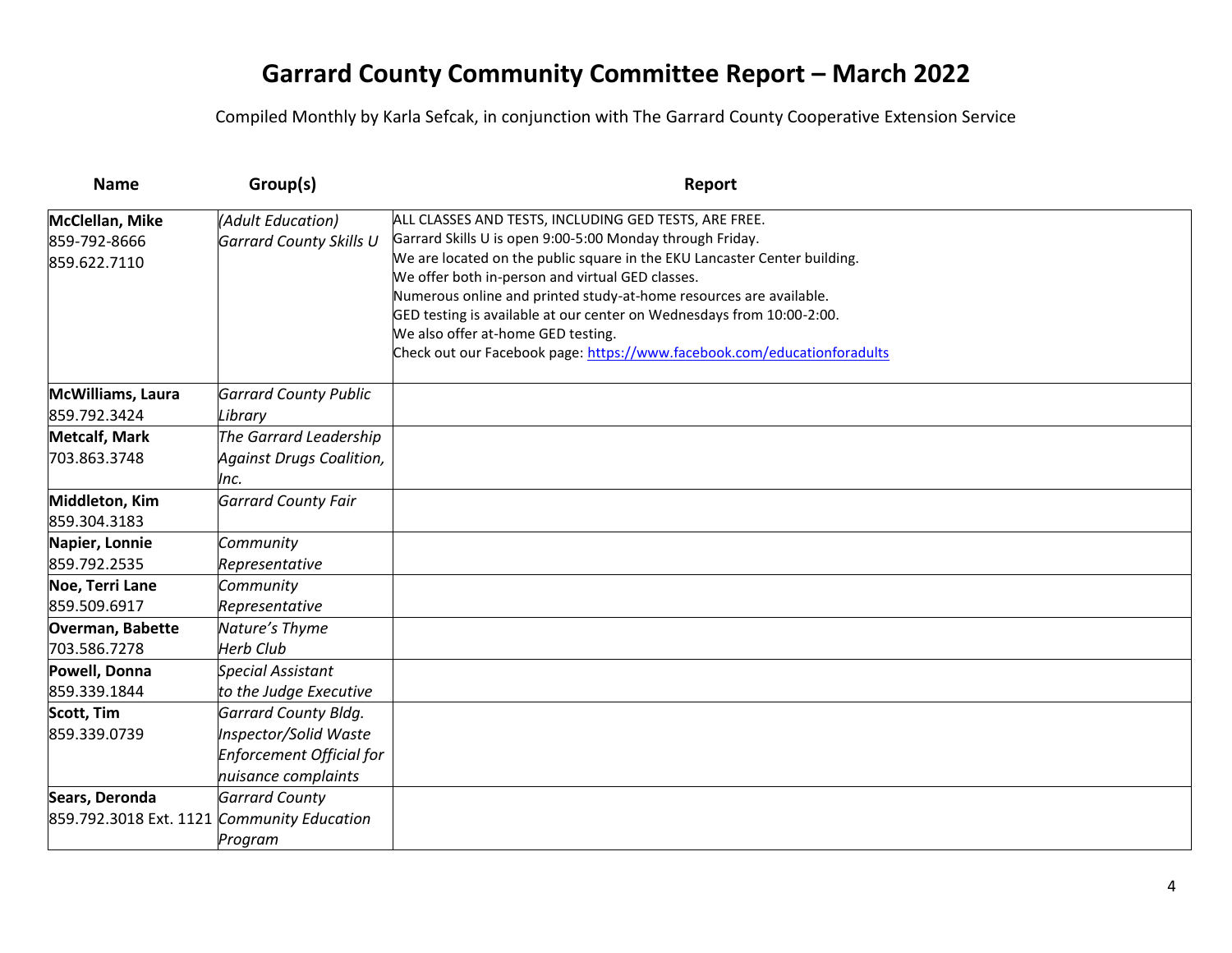| <b>Name</b>    | Group(s)                     | Report |
|----------------|------------------------------|--------|
| Sefcak, Karla  | GCCC monthly report/         |        |
| 859.792.6704   | photograph & e-post          |        |
|                | community events             |        |
| Short, Kristi  | Court Designated             |        |
| 859.792.4724   | Worker, Garrard &            |        |
|                | Jessamine Counties           |        |
| Simpson, Kathy | <b>Garrard County</b>        |        |
| 859.792.2620   | <b>Conservation District</b> |        |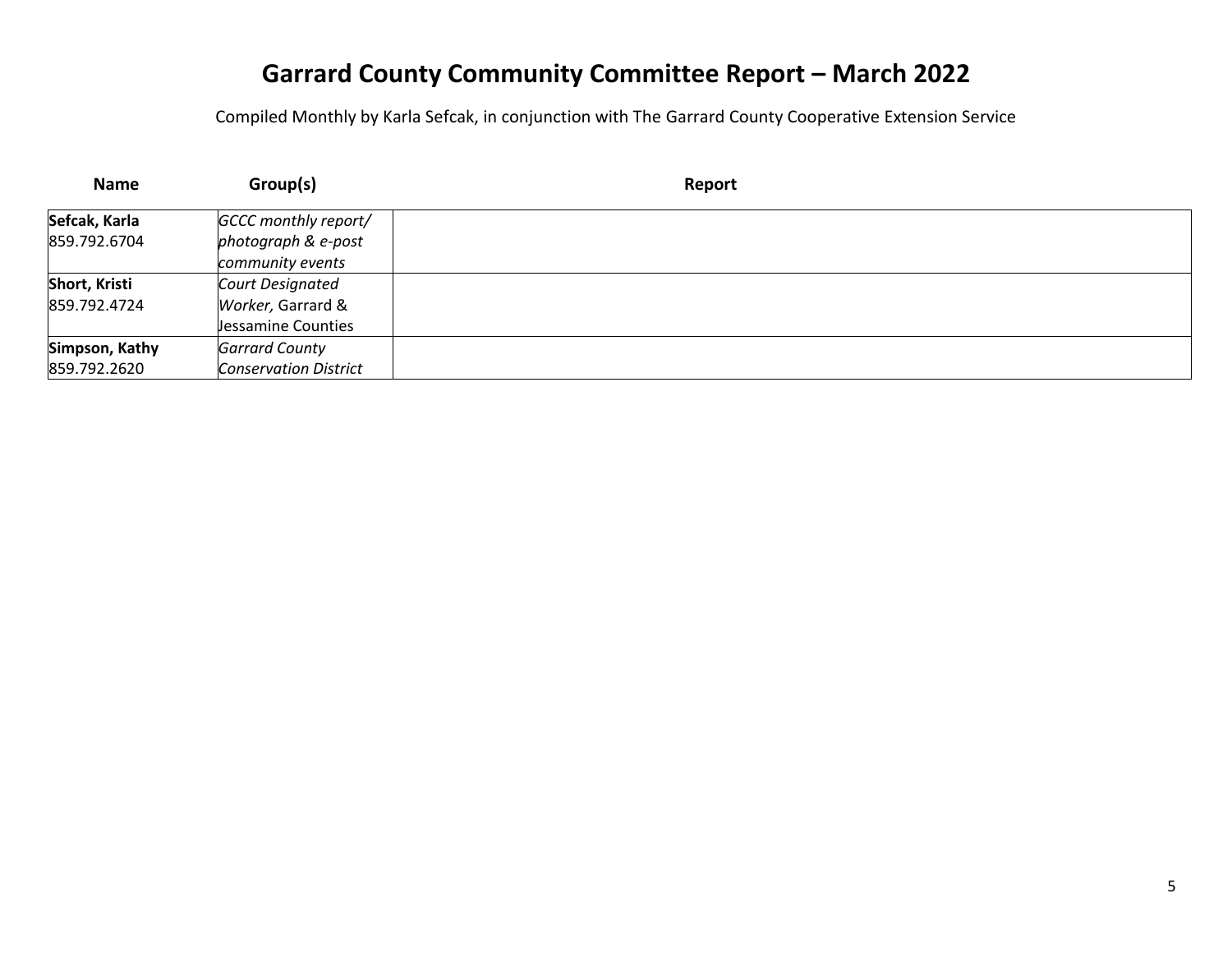| <b>Name</b>                | Group(s)                   | Report                                                                                                                                   |
|----------------------------|----------------------------|------------------------------------------------------------------------------------------------------------------------------------------|
| Trinler, Geri              | <b>Garrard County Arts</b> | <b>NEW WINTER HOURS</b>                                                                                                                  |
| 859.583.0104               | Council                    | Tues-Fri: 12:00 noon - 5:00 pm                                                                                                           |
| <b>Garrard Arts Center</b> |                            | Saturday: 10:00 am - 1:00 pm                                                                                                             |
| 859.334.0422               |                            | (859) 334-0422                                                                                                                           |
|                            |                            | <b>WHERRITT HOUSE GIFTS</b>                                                                                                              |
|                            |                            | A unique shopping venue with items from over 50 artists. When you shop in Wherritt House you are supporting local artists.               |
|                            |                            | Come in and see what is new.                                                                                                             |
|                            |                            | Open - New Winter Hour                                                                                                                   |
|                            |                            | <b>CALL TO ARTISTS</b>                                                                                                                   |
|                            |                            | Entry Deadline: March 31, 2022 Open to all artists of any age working in all mediums to include but not limited to drawing,              |
|                            |                            | painting, photography, sculpture, glass, metal, crafts, and mixed media. All work will be juried to ensure that the work is              |
|                            |                            | family friendly.                                                                                                                         |
|                            |                            | Current Exhibits: Visit our Exhibit at the Garrard County Public Library. Works by Michael Wagner, former art teacher, now               |
|                            |                            | retied and painting using the farm and familiar objects as inspiration.                                                                  |
|                            |                            | <b>CLASSES</b>                                                                                                                           |
|                            |                            | Piano Lessons: Learn to read and play music, rhythms, and knowledge of a keyboard.                                                       |
|                            |                            | Rhythm Classes: Basic rhythm and music knowledge, writing rhythms, learning to accompany music with rhythm instruments.                  |
|                            |                            | Voice Lessons: Breathing, singing, reading music, sing-along to student's choice of music                                                |
|                            |                            | Math Tutor: All operations, simple algebra, fractions, measurement, number sense for all ages.                                           |
|                            |                            | For information contact                                                                                                                  |
|                            |                            | Debra.harris.gocats@gmail.com (502)-664-6001                                                                                             |
|                            |                            | Over 65 Painters: A class suitable for beginners taught by Bobbie Gayle Lewis. \$10 All supplies included. For information call          |
|                            |                            | (859)948 6988.                                                                                                                           |
|                            |                            | Brushes UP (Similar to 'Wine and Canvas') Join us to create an acrylic painting. See our calendar @ garrardarts.org or                   |
|                            |                            | Facebook for current subjects and dates.                                                                                                 |
|                            |                            | Must pre-register (859) 948 6988                                                                                                         |
|                            |                            | <b>Watercolor Class:</b> Suitable for beginners. Taught by Pat Williams. Beginning March 3 <sup>rd</sup> @ 10 AM. Fee is \$25 per class. |
|                            |                            | (Supplies for first class will be provided by Garrard Arts.)                                                                             |
|                            |                            | Continued, next page (page 7)                                                                                                            |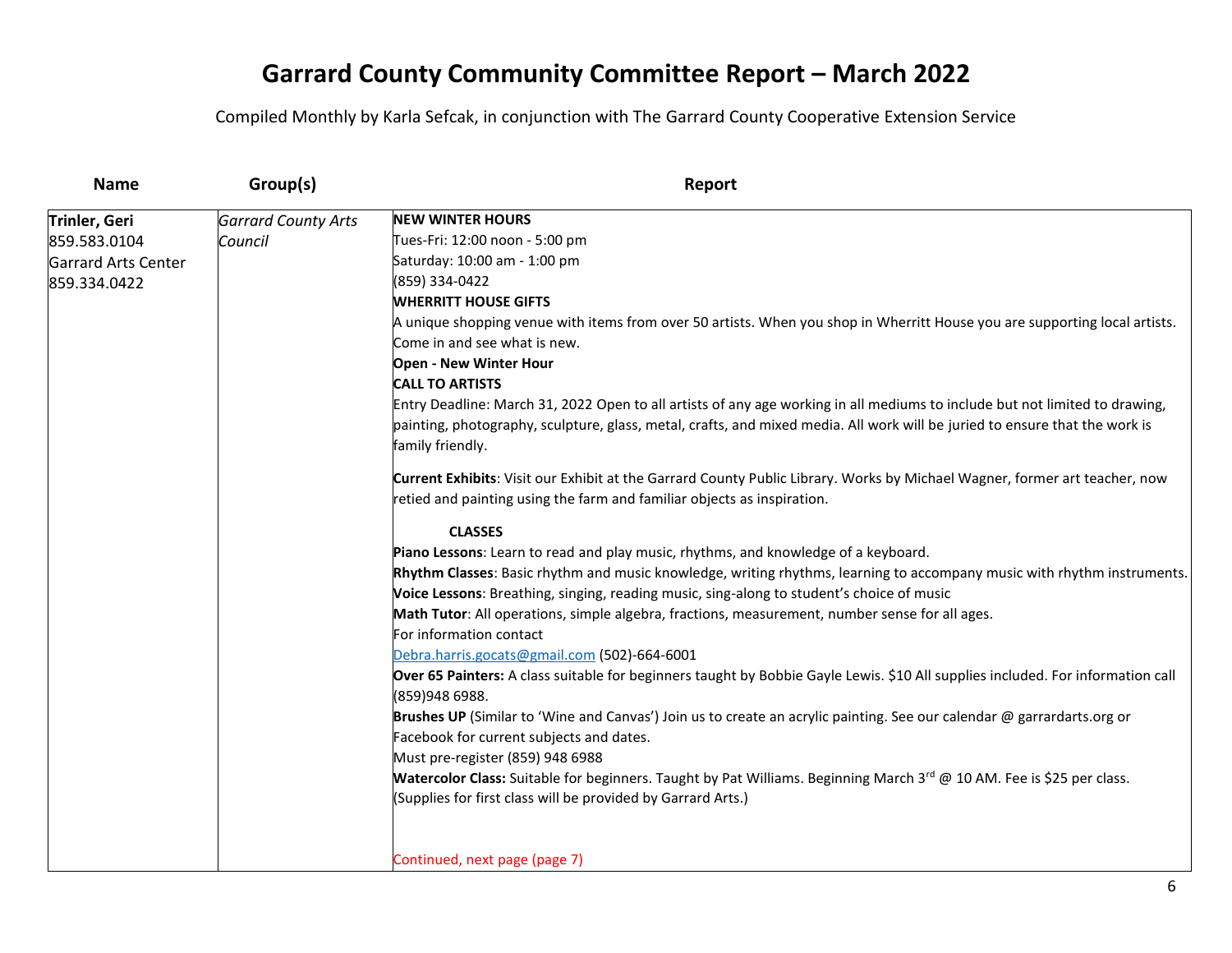Compiled Monthly by Karla Sefcak, in conjunction with The Garrard County Cooperative Extension Service

| <b>Name</b>                   | Group(s)                                  | Report                                                                                                                                                                                                                                                                                                                                              |
|-------------------------------|-------------------------------------------|-----------------------------------------------------------------------------------------------------------------------------------------------------------------------------------------------------------------------------------------------------------------------------------------------------------------------------------------------------|
|                               |                                           | Continued from, previous page (page 6)                                                                                                                                                                                                                                                                                                              |
|                               |                                           | Private Lessons: Acrylic Painting Call 859 948 6988 to schedule your individual class.<br>Painting Parties : Girls' night out, birthday parties for adults, bridal shower, baby shower or any occasion you want to<br>celebrate. Step by step instructions to complete a painting. Parties can be hosted at the Art Center or at a location of your |
|                               |                                           | choosing. Call BG Lewis to schedule. (859) 948 6988<br>Children's Birthday Parties: \$18/ child. Call for details 859 948 6988                                                                                                                                                                                                                      |
|                               |                                           | Check our website @garrardarts.org for calendar of classes and events.                                                                                                                                                                                                                                                                              |
| <b>Tudor, Debbie</b>          | <b>Garrard County Rural</b>               |                                                                                                                                                                                                                                                                                                                                                     |
| 859.792.6694                  | Heritage Tobacco                          |                                                                                                                                                                                                                                                                                                                                                     |
|                               | Festival/Stacy's Music<br>& Entertainment |                                                                                                                                                                                                                                                                                                                                                     |
| <b>Wagoner, Angie</b>         | <b>Family Resource Center</b>             |                                                                                                                                                                                                                                                                                                                                                     |
| 859.792.4756                  | for Lancaster Elementary<br>School        |                                                                                                                                                                                                                                                                                                                                                     |
| Whittaker, Carolyn            | <b>Garrard County</b>                     |                                                                                                                                                                                                                                                                                                                                                     |
| (for Carolyn, contact         | Cooperative Parish                        |                                                                                                                                                                                                                                                                                                                                                     |
| Jenny Lynn @<br>859.339.4134) |                                           |                                                                                                                                                                                                                                                                                                                                                     |
| Yates, Johnny                 | Lancaster                                 |                                                                                                                                                                                                                                                                                                                                                     |
| 859.749.1782                  | Masonic Lodge #104                        |                                                                                                                                                                                                                                                                                                                                                     |

HISTORY OF THE GARRARD COUNTY COMMUNITY COMMITTEE (GCCC)

The Garrard County Community Committee (aka GCCC) was established in 2009, by then Garrard County Economic Development Director Nathan Mick, for the purpose of connecting representatives, from all of Lancaster and Garrard County's groups/events/projects/organizations, to provide updates, networking, find solutions through partnerships, and to help our community work together and continue to move Lancaster and Garrard County forward positively.